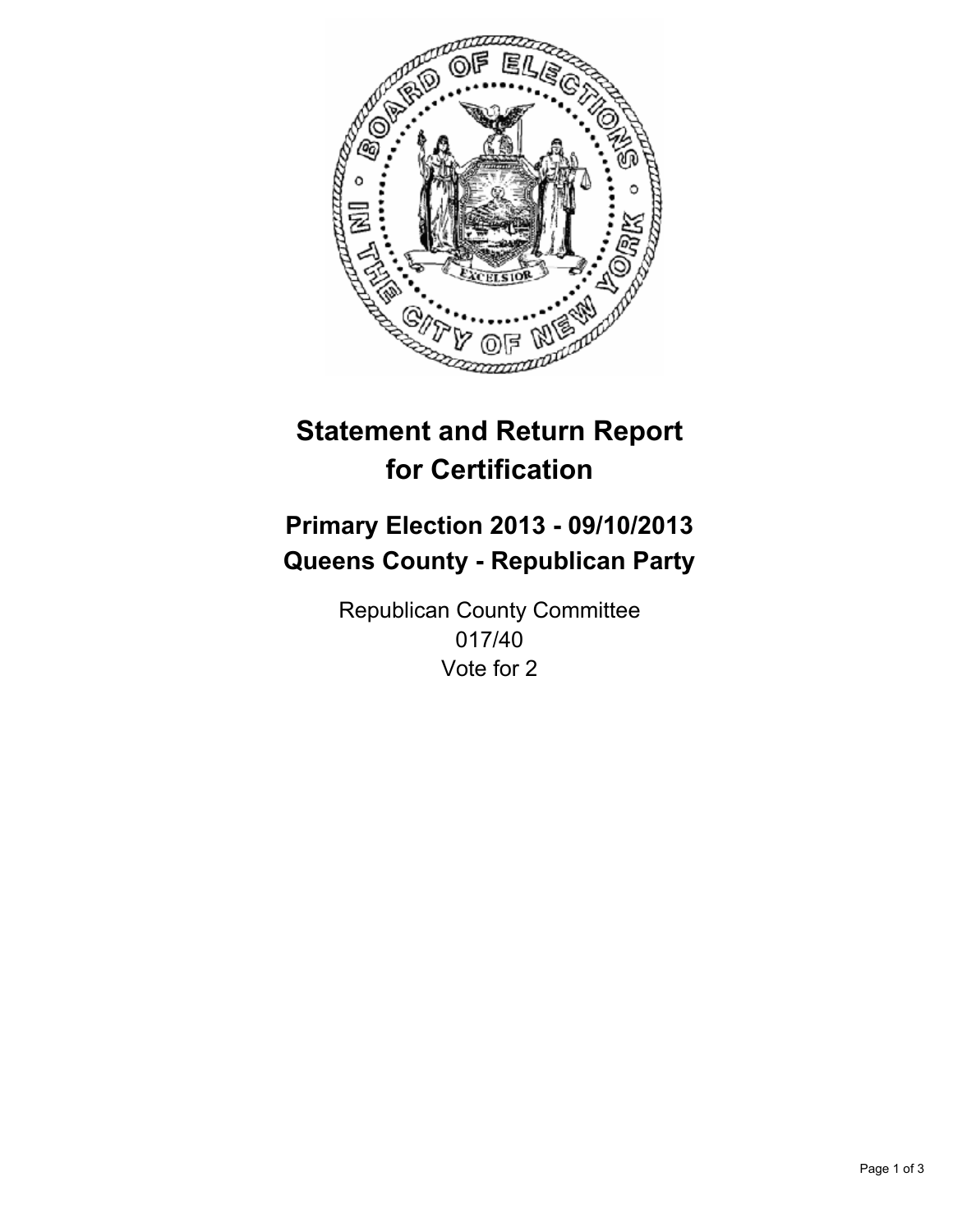

## **Assembly District 40**

| 0  |
|----|
| 0  |
| 0  |
| 0  |
| 0  |
|    |
|    |
|    |
|    |
| 10 |
|    |